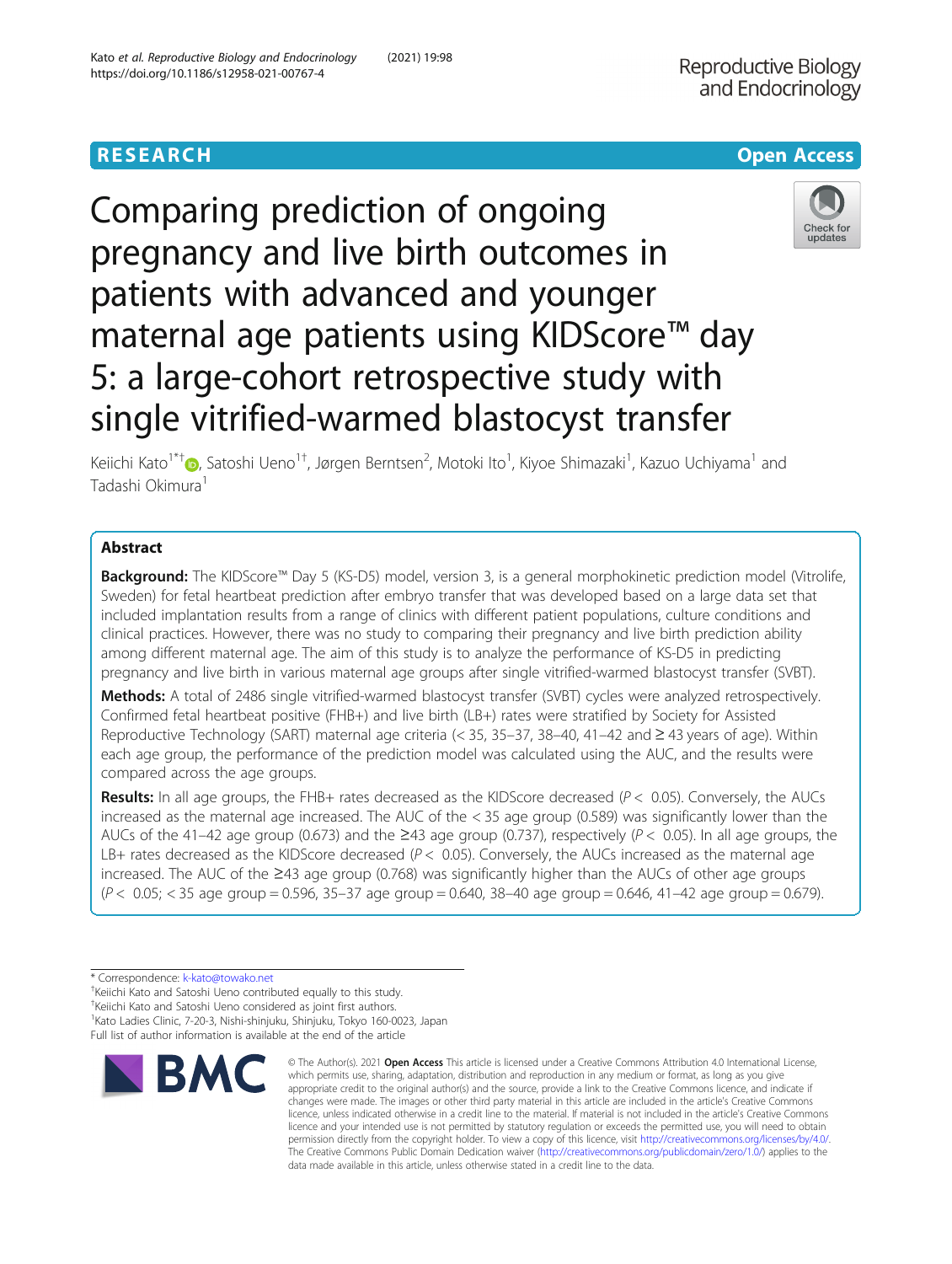**Conclusions:** In the present study, we determined that the KIDScore model worked well for prediction of pregnancy and live birth outcomes in advanced age patients.

Keywords: Time-lapse incubation, Pregnancy, Minimal ovarian stimulation, Single embryo transfer, Maternal age, Blastocyst culture, Live birth

# Introduction

Single blastocyst transfer is mainly used during in-vitro fertilization (IVF) treatment to prevent multiple conceptions and, it results in higher pregnancy rates than cleavage transfer. When several embryos are available after prolonged embryo culture, a thorough evaluation of each blastocyst is needed to identify those with the highest implantation potential. Since its inception, the blastocyst grading system developed by Gardner et al. based on the degree of blastocyst expansion and the morphology of the inner cell mass and trophectoderm cells has been widely used in various institutions around the world [\[1](#page-9-0)]. Furthermore, our previous study suggested that a combination of embryo developmental speed to expanding blastocyst and maternal age could be used to predict pregnancy outcomes [\[2](#page-9-0)].

Recently, time-lapse incubation has become available for clinical use. The time-lapse imaging technology has not only enabled embryo culture under stable and uninterrupted conditions, but has also improved the ability to select embryos through consecutive observation [\[3](#page-9-0)]. Consecutive observation by means of time-lapse incubation makes it possible to accurately evaluate the developmental speed and the cell cycle duration in an embryo. Embryo developmental parameters such as the timing of pronuclear fading [\[4](#page-9-0)], the timing of 2-cell division [\[5](#page-9-0)], the timing of 4-cell division, the timing of blastocyst formation [[5](#page-9-0)] and others have been reported to be indicative of pregnancy outcomes. Similarly, typical human embryo cleavage features such as direct cleavage [\[6](#page-9-0)], reverse cleavage [[7\]](#page-10-0), blastomere movement [\[8,](#page-10-0) [9](#page-10-0)], blastocyst collapse [\[10,](#page-10-0) [11\]](#page-10-0) and other morphokinetic events were observed by consecutive observation and were used to predict pregnancy outcomes. The importance of these features was reported by the ESHRE working group [\[12](#page-10-0)]. Therefore, morphokinetic parameters are important factors to consider when evaluating embryo quality.

Based on a combination of morphokinetic factors, high-accuracy embryo selection models can be made [\[5](#page-9-0)]. For blastocyst culture and transfer, several prediction models for blastocyst selection have been reported predicting implantation [[5](#page-9-0), [13\]](#page-10-0) or blastocyst formation [\[14](#page-10-0)]. However, the performance of these models might differ between different IVF clinics. Therefore, embryo selection models should be validated prior to use [[15,](#page-10-0) [16](#page-10-0)]. In contrast, the KIDScore<sup>™</sup> Day 5 (KS-D5) model, version 3, is a general morphokinetic model for implantation prediction (Vitrolife, Sweden) that was developed based on a large data set from a range of clinics with different patient populations, culture conditions and clinical practices. Thus, KS-D5 is a decision support tool that is intended to be generally applicable in different clinical settings for choosing the blastocyst to transfer.

Although it used the previous version of KS-D5, a recent study published by a French team suggested that KS-D5 could be useful as a support tool for deciding which blastocyst to select for transfer. However, this study did not look into the possible value of pregnancy prediction [[17](#page-10-0)].

Maternal age has a significant influence on pregnancy rates due to the strong correlation with euploidy rates [[18,](#page-10-0) [19\]](#page-10-0). One study showed that KS-D5 scores to some extent correlated with aneuploidy and were potentially associated with the clinical outcome of single embryo transfers in preimplantation genetic testing for aneuploidy cycles [[20\]](#page-10-0). Furthermore, it has been shown that blastocyst morphology highly correlates with maternal age [[21\]](#page-10-0), which may affect KS-D5 scores. Therefore, the use of any blastocyst score in combination with a stratification by maternal age would possibly allow for a more accurate prediction of pregnancy outcomes. Clinically, predicting the actual pregnancy chance would be good for patient communication in order to prevent unrealistic expectations of older patients and to mitigate worries and concerns amongst younger patients. In fact, in our previous study, we established a blastocyst grading system by embryo developmental speed that stratified for maternal age [[2\]](#page-9-0). Therefore, to effectively utilize KS-D5, it is important to investigate the relationship between KS-D5 scores and maternal age.

The aim of the present study was to analyze the performance of KS-D5 in different maternal age groups and to calculate fetal heartbeat positive (FHB+) rates and live birth positive (LB+) rates following single vitrifiedwarmed blastocyst transfer (SVBT).

# Materials and methods

# Patients and study design

A total of 2486 autologous SVBT cycles were included from 2486 patients that underwent their first SVBT cycle between September 2018 and April 2020. During the study period, only single embryo transfers were performed following an exclusive single embryo transfer policy. Therefore, the cohort was analyzed on a per-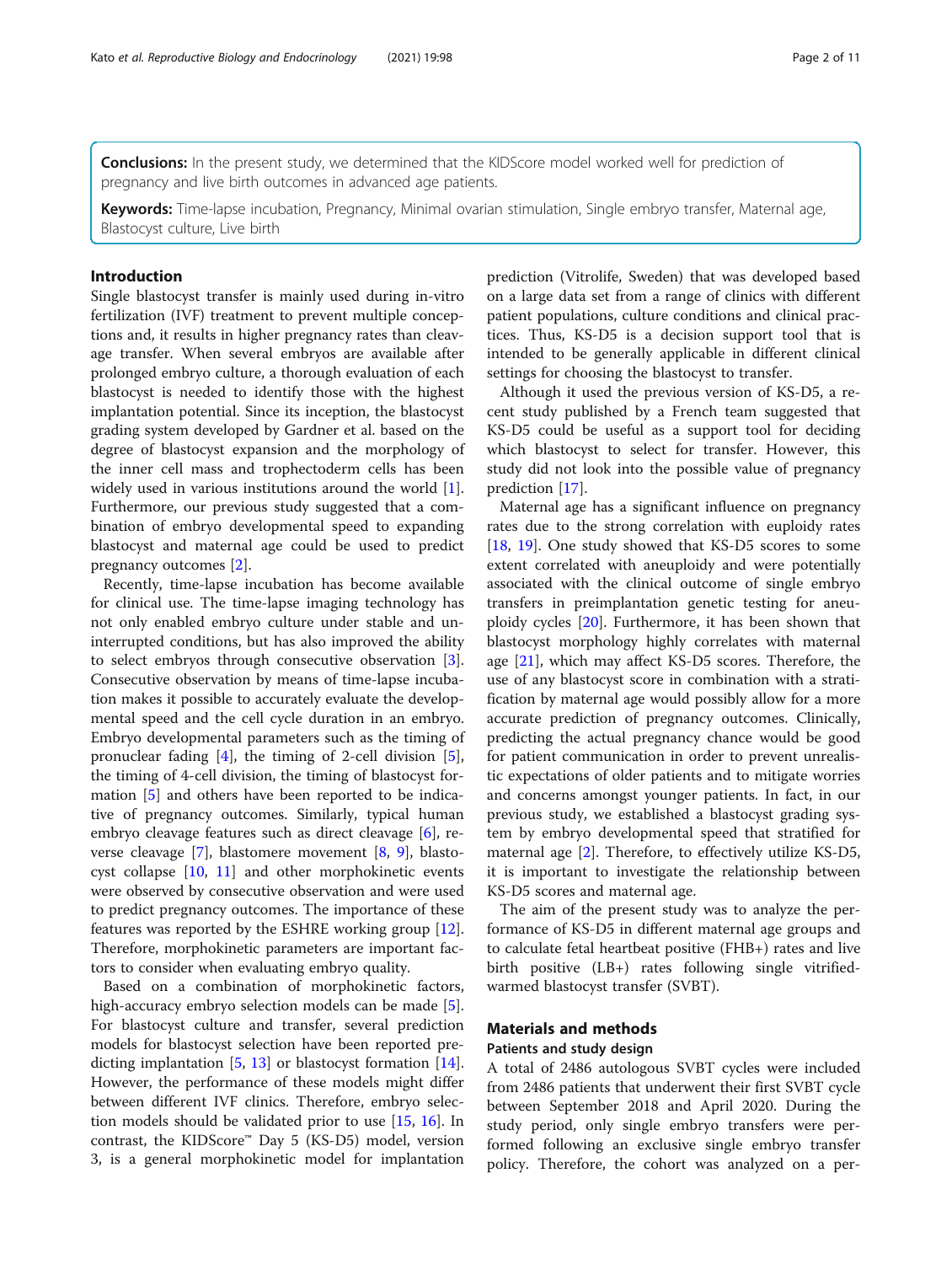cycle basis. Blastocysts for warming were selected based on our internal blastocyst grading model that combines our previous study [\[2](#page-9-0)] and the Gardner criteria. The survival rate of thawed blastocysts was 99.8% (2482/2486). Patients who underwent preimplantation genetic diagnosis and women with hypothalamus-pituitary glandrelated amenorrhea were excluded. All inseminations were carried out by intracytoplasmic sperm injection (ICSI). The cycles were stratified by Society For Assisted Reproductive Technology (SART) age groups and by KS-D5 score quartiles and analyzed for correlation with FHB. The maternal age and paternal age were used as of egg retrieval (ER). In the first analysis, the AUC for predicting FHB+ or LB+ were compared among maternal age groups. In the second analysis, we showed the estimated coefficients of the logistic regression for calculation of the actual value of FHB+ rates.

The institutional review board approved the study design (approval number: 16–32, approved March 13, 2017). Informed consent was obtained from all couples. They were informed that their anonymized data could be used for retrospective analyses.

# Minimal ovarian stimulation, oocyte retrieval, fertilization procedures and embryo culture

All patients underwent a minimal ovarian stimulation protocol [\[5\]](#page-9-0). Ovulation was triggered using buserelin (Suprecur; Mochida Pharmaceutical Co., Ltd., Tokyo, Japan or Buserecur; Fuji Pharma Co., Ltd., Tokyo, Japan), a nasal spray containing a GnRH agonist, after confirmed initiation of the LH surge. ER was performed using a fine 21–22 G needle (Kitazato, Japan) without any anesthesia and without follicular flushing. ICSI was performed when spindle appearance (IX73-SLIMSI, IX83, OLYMPUS, Japan) was confirmed after ER. ICSI was performed 4–5 h after the retrieval. After ICSI, the oocytes were transferred to a pre-equilibrated Embryo-Slide (Vitrolife, Sweden) and incubated in the time-lapse incubator (EmbryoScope+ or EmbryoScope Flex, Vitrolife, Sweden). EmbryoSlides were prepared according to the manufacturer's instructions. A one-step medium (NAKA medical, Japan) was used for embryo culture. The culture dishes were covered with mineral oil (Ovoil, Vitrolife). All embryos were cultured at 37 °C under a gas phase of 5%  $O_2$ , 6%  $CO_2$  and 89%  $N_2$  from day 1–7.

# Embryo observation, blastocyst monitoring, grading and vitrification

Fertilization assessment was performed 16–20 h after ICSI. Normally fertilized zygotes with 2 pronuclei (PN) were cultured until the blastocyst stage. Embryo observation was performed using the EmbryoViewer software (Vitrolife, Sweden) without removing the culture dish from the incubator to confirm the presence of 2 PN on day 1 and embryo cleavage on day 2. As per the center protocol, in order to closely monitor embryonic development between days 5 and 7, embryos were checked twice daily until blastocyst freezing. For blastocyst vitrification on day 5 or 6, the blastocysts were required to attain an inner diameter of  $> 160 \mu m$  [\[22](#page-10-0)]. The embryos that fulfilled these blastocyst vitrification criteria were used in our study and were defined as utilized blastocysts. The embryos that we selected in this way were vitrified immediately according to the Cryotop method [[23](#page-10-0)]. If the developing embryo did not fulfill the desired criteria, it was cultured further until a maximum of day 7. For blastocyst vitrification on day 7, the blastocysts were required to attain an inner diameter of  $> 180 \,\mu m$  [[24\]](#page-10-0). If the embryo did not fulfill this criterion by day 7, it was discarded. Measurements of the blastocyst inner diameter were performed using the EmbryoViewer software. ICM and TE were stratified into three grades (A to C) according to the Gardner criteria [[1\]](#page-9-0). For KS-D5, version 3, only annotations of the timing of pronuclear fading (tPNf), the timing of 2-cell division (t2), the timing of 3 cell division (t3), the timing of 4-cell division (t4), the timing of 5-cell division (t5), the timing of blastocyst formation (tB) and morphological grade (inner cell mass (ICM) and trophectoderm (TE)) according to the Gardner criteria [\[1](#page-9-0)] are required. The model calculates a continuous KS-D5 score from 1.0–9.9. Furthermore, this model is limited to embryo culture under reduced oxygen with day 5 transfer. After annotation of the required parameters, KS-D5 scores were calculated using the EmbryoViewer software. The morphological grading and annotations were carried out by well-trained experienced embryologists. Their kappa values for an indication of the consistency of evaluation in blastocyst morphology were 0.6 for ICM and 0.7 for TE. No variations were observed in the morphokinetic, leading to basic parameters consistent with the previous study [[25](#page-10-0)]. Therefore, their consistency in terms of morphokinetics was not analyzed.

# Post-warming embryo culture and vitrified-warmed blastocyst transfer procedure

SVBT was performed on day 4.5–5 after ovulation during a spontaneous natural cycle as previously described [[26\]](#page-10-0). Blastocysts for warming were selected based on our internal blastocyst grading model that combines our previous study [[2](#page-9-0)] and the Gardner criteria. If a patient had more than one blastocyst with similar grades, the blastocyst for transfer was selected based on trophectoderm, ICM, blastocyst diameter and blastocyst expansion time. Therefore, KS-D5 was not used for deciding which blastocyst to transfer. The blastocyst warming was carried out according to Cryotop methods [\[23](#page-10-0)]. After warming, laser-assisted hatching (Saturn 5 laser system,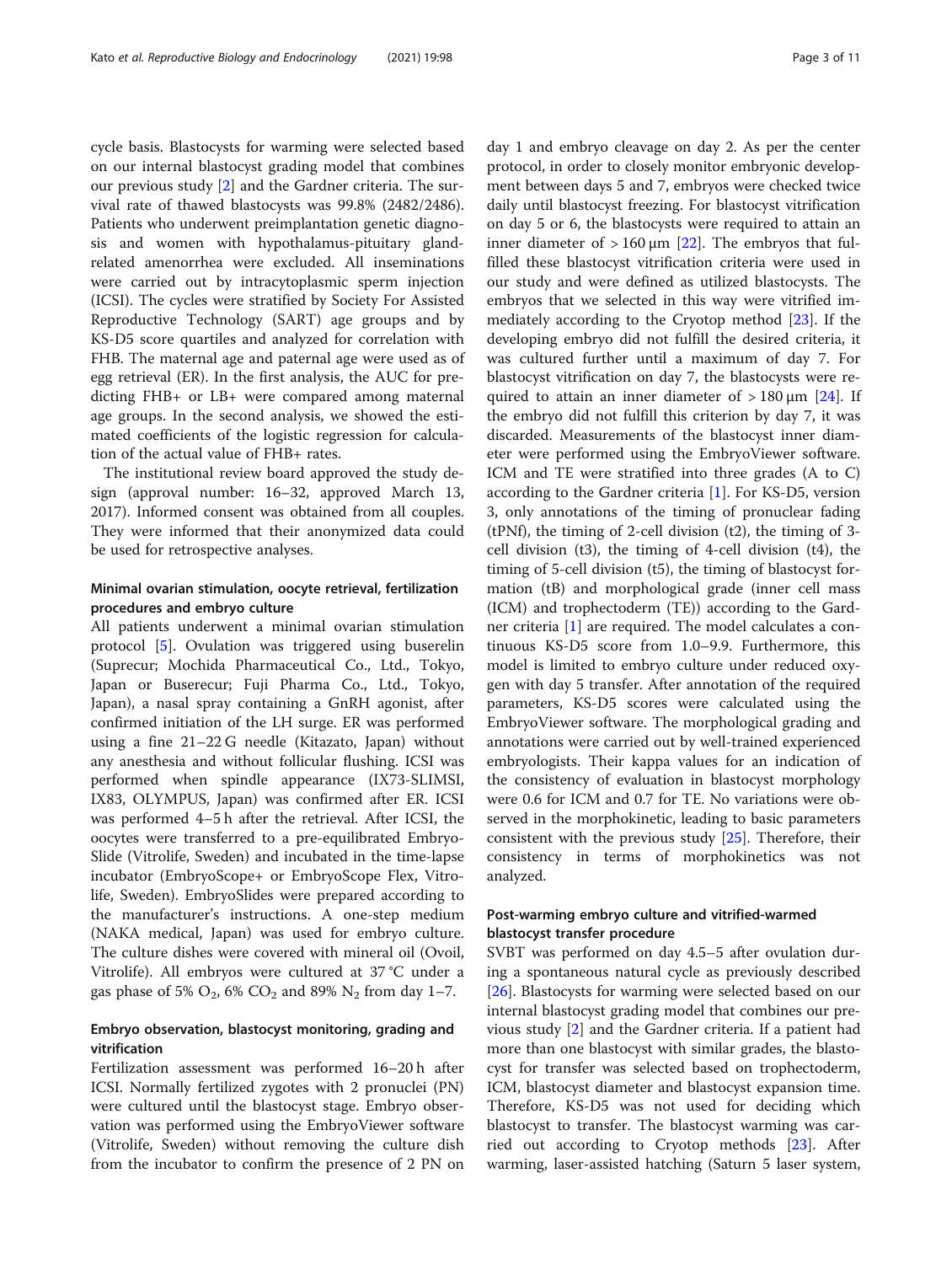Origio, Denmark) was performed for complete zona removal in accordance with our previous study [\[27\]](#page-10-0). The blastocysts were cultured for 30 min to 2 h until blastocoel re-expansion was confirmed. Only blastocysts where the blastocoel size remained the same or increased relative to the size before vitrification were transferred. Degenerating blastocysts were discarded.

The embryo transfer procedure was performed by placing a single blastocyst, suspended in a minimal volume of medium, in the upper part of the uterine cavity under vaginal ultrasonographic guidance using a specially designed soft silicone inner catheter (Kitazato, Japan). Luteal support was provided depending on the patient's serum progesterone (P4) level on the day of the embryo transfer. Patients with a P4 level > 12 ng/mL were administrated dydrogesterone (30 mg/day orally, Daiichi-Sankyo, Japan). SVBT was not carried out on patients with P4 levels < 8 ng/mL. Patients whose P4 levels were in the range of 8 to 12 ng/mL were administrated progesterone intravaginally (Luteum Vaginal Suppository, ASKA Pharmaceutical, Japan) until the eighth week of pregnancy. During the first trimester, pregnancies were followed weekly by performing hormone measurements and ultrasonography until approximately 9 weeks of ongoing gestation (confirmed FHB), at which point patients were referred to their obstetrician for subsequent care. Live birth outcomes were ascertained by a written patient questionnaire and/or by the treating obstetrician.

### Statistical analysis

A chi-squared test was used to compare categorical variables among groups. Nominal variables were analyzed using the Wilcoxon rank-sum test or the Cochran-Armitage test for trend as appropriate. The Pearson correlation coefficient was used to detect linear association. The performance of KS-D5 in predicting FHB was calculated using receiver operating characteristic (ROC) curves. The area under the ROC curves (AUC) that indicated the power of FHB or LB prediction were compared among all maternal age groups using the two-sided DeLong's test. An AUC of 0.5 is equivalent to random prediction, whereas 1.0 is equivalent to a 100% correct prediction.

Logistic regression was used to analyze the relationship between FHB and KS-D5 scores. Initially, a univariate analysis between FHB and maternal age, paternal age, number of previous egg retrivals, number of previous embryo transfers, cause of infertility and KS-D5 as covariates was performed. The same covariates were used in multi-variable logistic regression. The response to maternal age and KS-D5 was further analysed by including the non-linear quadratic and interactions terms: age\*age, KS-D5\*KS-D5 and age\*KS-D5 as continuous covariate variables in the multi-variable logistic regression [[28](#page-10-0)]. To choose which covariates to include, a stepwise variable selection procedure was used in which variables with the best Akaike information criterion (AIC) were included.

JMP software (version 10.0; SAS Institute, Cary, NC) and R (version 3.6.1, 2019-07-05) were used for all statistical analyses.

# Results

Table [1](#page-4-0) shows the participant characteristics for each maternal age group. There were significant differences in the average number of previous egg retrieval cycles and the number of previous embryo transfers between age groups ( $P < 0.05$ ). In terms of etiology of infertility, the < 35 age group has significantly higher rates of ovulation disorders than the ≥43 age group ( $P < 0.05$ ). Furthermore, the < 35 age group has significantly lower rates of unknown factor than the ≥43 age group  $(P< 0.05)$ . Also, the < 35 age group and the 35–37 age group have significantly higher rates of combinations of two or more infertility factors than the ≥43 age group  $(P< 0.05)$ . Additionally, we compared AUCs of KID-Score between male factor infertility and non-male infertility factors. The AUC was 0.678 and 0.683, respectively, and not significant.

Table [2](#page-4-0) shows the embryo characteristics for each maternal age group. When maternal age increased, tB in general also increased with a significantly shorter tB for the younger groups compared to the older groups  $(P< 0.05)$ . The KS-D5 maximum and minimum scores were not different among maternal age groups. However, Q1, median and Q3 decreased with increased maternal age. There were significant differences in the average KS-D5 scores between age groups ( $P < 0.05$ ), except for adjacent age classes under the age of 43. In the ≥43 age group, we found lower KS-D5 scores than in all other groups ( $P < 0.05$ ). The distribution of KS-D5 scores within each maternal age group is shown in Fig. [1](#page-5-0).

# FHB+ rates stratified by maternal age group and analysis of KS-D5

Table [3](#page-5-0) shows the results of the uni- and multi-variable logistic regression analysis for FHB+. Maternal age and KS-D5 scores correlate with FHB+ (maternal age: adjusted odds ratio (aOR) 0.877, 95% confidence interval (CI) 0.846–0.886; KSs: aOR 1.325, 95% CI 1.270–1.385).

Table [4](#page-6-0) shows the FHB+ rates in each KS-D5 group stratified by maternal age. In all age groups, FHB+ rates significantly increased when KS-D5 scores increased  $(P < 0.05)$ . Furthermore, within each maternal age group, FHB+ rates significantly increased when KS-D5 scores increased ( $P < 0.05$ ). In all KS-D5 groups, FHB+ rates significantly decreased when maternal age increased  $(P < 0.05)$ .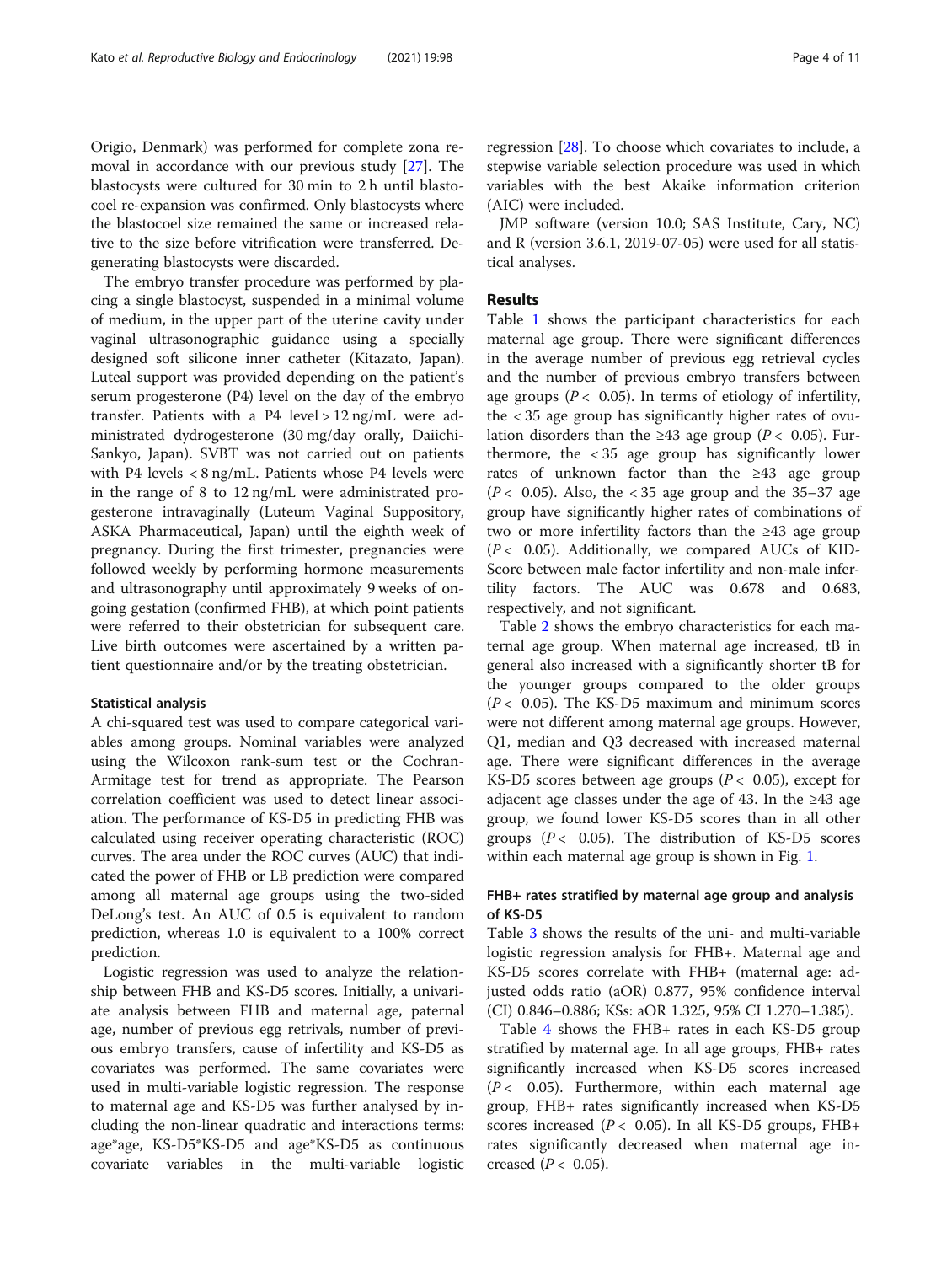|                              | $<$ 35                     | $35 - 37$                  | $38 - 40$               | $41 - 42$                  | $\geq 43$                  | <b>Total</b>   |
|------------------------------|----------------------------|----------------------------|-------------------------|----------------------------|----------------------------|----------------|
| Cycle, n                     | 292                        | 405                        | 613                     | 490                        | 682                        | 2482           |
| Maternal $aqe(\pm SD)$ at ER | $32.1 \pm 1.9$             | $36.1 \pm 0.8$             | $39.2 \pm 0.8$          | $41.5 \pm 0.5$             | $44.3 \pm 1.4$             | $39.7 \pm 4.1$ |
| Paternal age(± SD)at ER      | $35.0 \pm 4.9$             | $37.9 \pm 4.3$             | $40.6 \pm 4.4$          | $43.0 \pm 4.6$             | $45.0 \pm 5.1$             | $41.2 \pm 5.7$ |
| No. of previous $ER(\pm SD)$ | $2.2 \pm 2.0$ <sup>a</sup> | $2.9 \pm 2.7$ <sup>b</sup> | $3.5 \pm 3.5$ $\degree$ | $4.5 \pm 4.1$ <sup>d</sup> | $7.8 \pm 7.2$ <sup>e</sup> | $4.7 \pm 5.2$  |
| No. of previous $ET(\pm SD)$ | $1.6 \pm 1.6$ <sup>a</sup> | $2.3 \pm 2.4$ b            | $2.7 \pm 2.7$ c         | $3.2 \pm 2.9$ <sup>d</sup> | $4.3 \pm 4.0$ <sup>e</sup> | $3.0 \pm 3.2$  |
| Etiology of infertility (%)  |                            |                            |                         |                            |                            |                |
| Male factor                  | 29.7                       | 25.4                       | 25.9                    | 27.5                       | 21.6                       | 25.4           |
| Tubal factor                 | 2.1                        | 5.0                        | 4.5                     | 5.8                        | 5.7                        | 4.9            |
| Endometriosis                | 5.5                        | 3.8                        | 4.2                     | 2.6                        | 3.7                        | 3.8            |
| Ovulation disorders          | 4.1 $^{\circ}$             | $3.3$ <sup>ab</sup>        | $2.2$ <sup>ab</sup>     | 0.9 <sup>b</sup>           | $2.3$ <sup>ab</sup>        | 2.4            |
| Uterine or cervical factor   | 3.8                        | 4.0                        | 4.9                     | 6.0                        | 7.0                        | 5.4            |
| Combination                  | 15.5 <sup>a</sup>          | 13.6 <sup>a</sup>          | $12.4$ <sup>ab</sup>    | 9.8 <sup>ab</sup>          | 8.0 <sup>b</sup>           | 11.3           |
| <b>Unknown</b>               | 39.0 $a$                   | 44.3 $\mathrm{^{ab}}$      | $45.8$ $^{\rm ab}$      | 47.3 ab                    | 51.7 <sup>b</sup>          | 46.6           |
| Other                        | 0.3                        | 0.5                        | 0.2                     | 0.2                        | 0.2                        | 0.1            |

<span id="page-4-0"></span>

|  | Table 1 Patients characteristics for each maternal age group |  |  |  |
|--|--------------------------------------------------------------|--|--|--|
|  |                                                              |  |  |  |

The different letter has statistically significant differences across the maternal age groups ( $P < 0.05$ )

ER Egg retrieval, ET Embryo transfer, SD Standard deviation, SE Standard error

# Table 2 Embryo characteristics for each maternal age group

|                         |            | $< 35$                    | $35 - 37$                      | $38 - 40$                 | $41 - 42$                     | $\geq 43$                     | Total            |
|-------------------------|------------|---------------------------|--------------------------------|---------------------------|-------------------------------|-------------------------------|------------------|
| tPNf (hour)             |            | $22.8 \pm 0.17$           | $22.8 \pm 0.16$                | $22.7 \pm 0.12$           | $22.7 \pm 0.13$               | $22.5 \pm 0.12$               | $22.7 \pm 0.06$  |
| t2 (hour)               |            | $25.4 \pm 0.18$           | $25.4 \pm 0.16$                | $25.2 \pm 0.13$           | $25.2 \pm 0.13$               | $25.1 \pm 0.12$               | $25.2 \pm 0.06$  |
| t3 (hour)               |            | $35.4 \pm 0.24$           | $35.7 \pm 0.22$                | $35.4 \pm 0.18$           | $35.6 \pm 0.19$               | $35.4 \pm 0.16$               | $35.5 \pm 0.09$  |
| t4 (hour)               |            | $37.0 \pm 0.27$           | $37.2 \pm 0.23$                | $37.0 \pm 0.19$           | $36.9 \pm 0.21$               | $37.0 \pm 0.18$               | $37.0 \pm 0.09$  |
| t5 (hour)               |            | $48.2 \pm 0.42$           | $48.3 \pm 0.36$                | $48.3 \pm 0.29$           | $48.3 \pm 0.32$               | $48.4 \pm 0.27$               | $48.3 \pm 0.14$  |
| tB (hour)               |            | $104.7\pm0.61$ $^{\rm a}$ | $105.6 \pm 0.52$ <sup>ab</sup> | $106.2 \pm 0.42$ b        | $106.9 \pm 0.47$ b            | $108.9 \pm 0.40$ <sup>c</sup> | $106.8 \pm 0.21$ |
| Day of cryopreservation | Day $5^*$  | 76.7                      | 73.3                           | 71.8                      | 70.0                          | 60.1                          | 69.0             |
| (% )                    | Day 6*     | 22.6                      | 25.2                           | 27.1                      | 28.4                          | 37.8                          | 29.5             |
|                         | Day 7*     | 0.7                       | 1.5                            | 1.1                       | 1.6                           | 2.1                           | 1.5              |
| ICM grade               | A*         | 58.9                      | 53.3                           | 53.5                      | 50.6                          | 40.3                          | 49.8             |
| (% )                    | B          | 24.3                      | 25.4                           | 25.9                      | 28.6                          | 26.7                          | 26.4             |
|                         | $C^*$      | 16.8                      | 21.2                           | 20.6                      | 20.8                          | 33.3                          | 23.8             |
| TE grade<br>(% )        | $A^*$      | 55.8                      | 46.2                           | 44.2                      | 39.2                          | 28.3                          | 40.5             |
|                         | B          | 20.9                      | 24.2                           | 26.3                      | 25.7                          | 22.7                          | 24.2             |
|                         | $C^*$      | 23.3                      | 29.6                           | 29.5                      | 35.1                          | 49.0                          | 35.3             |
| KIDScore                | Average    | $6.68\pm2.33$ $^{\rm a}$  | $6.35\pm2.47$ $^{\rm ab}$      | $6.23\pm2.40$ $^{\rm bc}$ | $6.02 \pm 2.39$ <sup>cd</sup> | $5.28 \pm 2.33$ <sup>e</sup>  | $6.0 \pm 2.4$    |
|                         | MAX        | 9.8                       | 9.8                            | 9.8                       | 9.8                           | 9.8                           | 9.8              |
|                         | 75%        | 8.6                       | 8.6                            | 8.4                       | 8.1                           | 7.3                           | 8.2              |
|                         | Median     | 7.4                       | 6.9                            | 6.7                       | 6.4                           | 5.1                           | 6.3              |
|                         | 25%        | 2.9                       | 2.6                            | 2.6                       | 2.6                           | 2.4                           | 3.7              |
|                         | <b>MIN</b> | 1.7                       | 1.4                            | 1.4                       | 1.5                           | 1.3                           | 1.3              |

Value are mean ± SEM or %

Different subscripts are statistically significant different across the maternal age groups ( $P < 0.05$ )

 $^*$  An asterisk means significant correlation between the rates of each grade and maternal age groups by Cochran-Armitage trend test (P < 0.05). Timing of pronuclear fading = tPNf); Timing of 2-cell division = t2; Timing of 3-cell division = t3; Timing of 4-cell division = t4; Timing of 5-cell division = t5; Timing of blastocyst formation = tB; SEM Standard error of the means, ICM Inner cell mass, TE Trophectoderm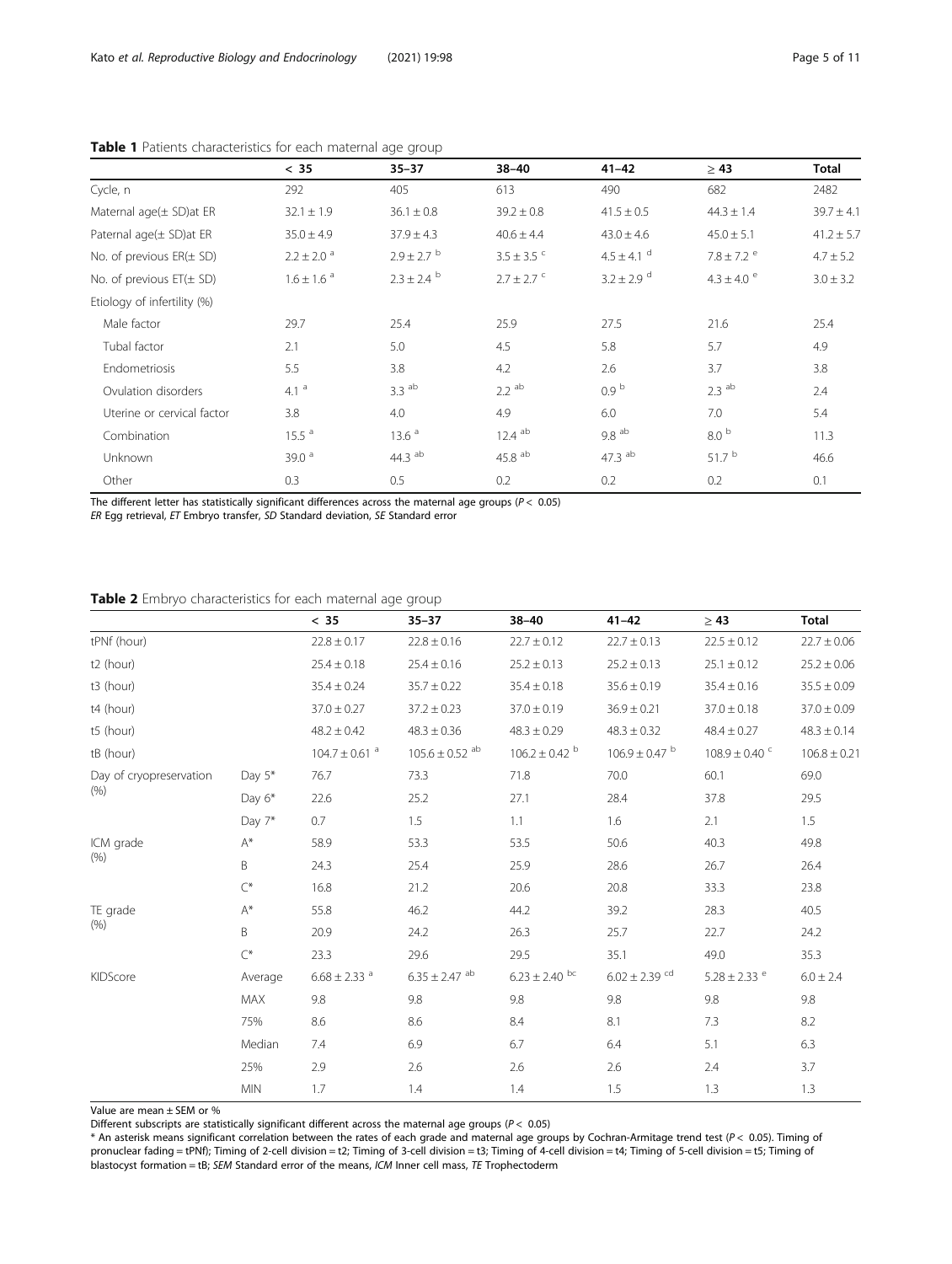<span id="page-5-0"></span>

Figure [2](#page-6-0) shows the correlation between pregnancy rates and KS-D5 scores within the different age groups. By grouping embryos into quality groups depending on their KS-D5 scores, it is possible to investigate if the age response is affected by embryo quality. Figure [3](#page-7-0) shows the correlation between pregnancy rates and age for the different embryo quality groups and indicates that increasing maternal age led to low pregnancy rates regardless of KS-D5 scores.

# LB+ rates stratified by maternal age group and analysis of KS-D5

LB could be analyzed in 2469 cycles. In the remaining 13 cycles, clinical outcomes data were not reported by the patients or the hospital. Table [5](#page-7-0) shows the LB+ rates in each KS-D5 group stratified by maternal age. In the combined results from all age groups, LB+ rates significantly increased when KS-D5 scores increased ( $P < 0.05$ ). Furthermore, within each maternal age group, LB+ rates significantly increased when KS-D5 scores increased  $(P < 0.05)$ . In all KS-D5 groups, LB+ rates significantly decreased when maternal age increased ( $P < 0.05$ ).

# Estimation of the likelihood of fetal heartbeat

Multi-variable logistic regression models were used to investigate the relationship between FHB and KS-D5

and maternal age. Due to the non-linear response to maternal age both quadratic interaction between maternal age and KS-D5 were included. In a stepwise model selection procedure, it was found that the model that best described the data included KS-D5 scores, age and age<sup>2</sup> as covariates. The estimated parameters in this regression model were KS: 0.2482 ± 0.0224, age: 0.7715 ± 0.1941, age<sup>2</sup> : − 0.0119 ± 0.0026 and intercept: − 14.47 ± 3.63. The regression curve for the different age groups is shown in Fig. [2](#page-6-0) and for different KS-D5 groups in Fig. [3.](#page-7-0) The equation for estimating the likelihood of fetal heartbeat is shown in supplementary Fig. [1.](#page-9-0)

# Comparison of AUCs among age groups

Table [6](#page-8-0) shows the comparison of AUCs among maternal age groups in prediction of FHB and LB. For FHB prediction, the overall AUC of all patients was 0.680. For subgroups, the AUCs were: < 35 age group: 0.589, 35–37 age group: 0.658, 38–40 age group: 0.647, 41–42 age group: 0.673 and  $\geq$  43 age group: 0.737. Analyses across the groups showed that the AUC of the < 35 age group was significantly lower than that of the  $41-42$  and  $\geq 43$ age groups ( $P < 0.05$ ). No significant difference was found among the other groups. The ROC curves for each maternal age group are shown in supplementary Fig. [2](#page-9-0).

#### **Table 3** Uni- and multi-variable logistic regression analysis for FHB+ after SVBT

|                      | Univariate analysis |                 |         | Multivariate analysis    |                 |         |
|----------------------|---------------------|-----------------|---------|--------------------------|-----------------|---------|
|                      | OR ratio            | 95% CI          | P value | aOR ratio                | 95% CI          | P value |
| Maternal age         | 0.866               | $0.846 - 0.886$ | < 0.05  | 0.877                    | $0.850 - 0.905$ | < 0.05  |
| Paternal age         | 0.944               | $0.928 - 0.960$ | < 0.05  | $\overline{\phantom{0}}$ |                 | 0.291   |
| No. of previous ER   | 0.929               | $0.906 - 0.950$ | < 0.05  |                          |                 | 0.179   |
| No. of previous ET   | 0.937               | $0.906 - 0.968$ | < 0.05  | $\qquad \qquad -$        |                 | 0.558   |
| Cause of infertility |                     |                 | 0.547   |                          |                 |         |
| KS-D5 scores         | .325                | 1.270-1.385     | < 0.05  | 1.282                    | 1.227-1.340     | < 0.05  |

ER Egg retrieval, ET Embryo transfer, KS-D5 KIDScore™ Day 5, SVBT Single vitrified-warmed blastocyst transfer, FHB+ Fetal heart beat positive, OR Odds ratio, aOR Adjusted odds ratio, CI Confidence interval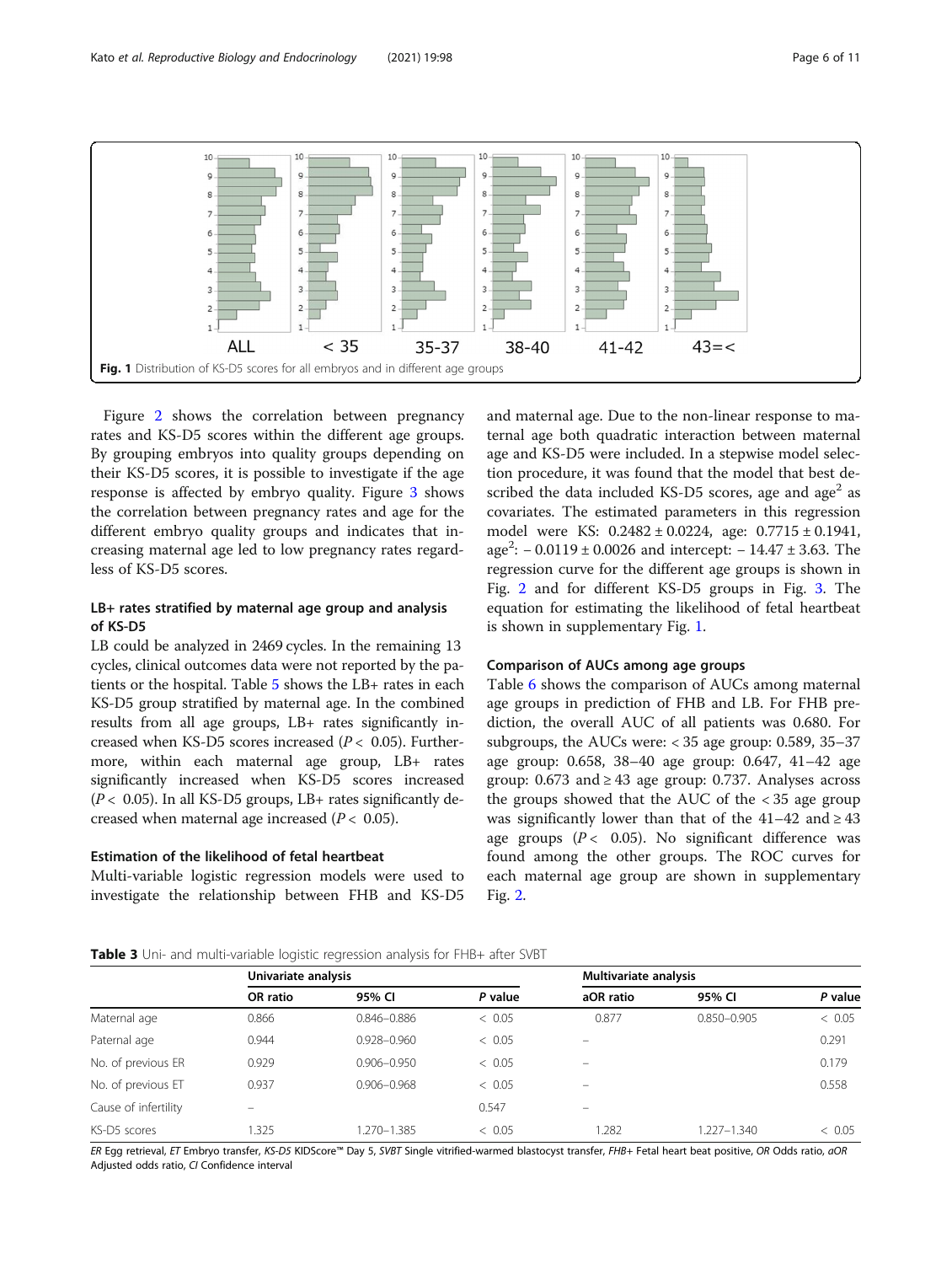<span id="page-6-0"></span>

| Table 4 FHB+ rates (%) in each KS-D5 group stratified by SART maternal age |  |  |
|----------------------------------------------------------------------------|--|--|
|----------------------------------------------------------------------------|--|--|

|           | $\tilde{}$<br>$\tilde{}$ |              |              |              |               |                           |
|-----------|--------------------------|--------------|--------------|--------------|---------------|---------------------------|
|           | $1.0 - 3.6*$             | $3.7 - 6.0*$ | $6.1 - 8.0*$ | $8.1 - 9.9*$ | No. of cycles | P value for<br>trend test |
| < 35      | 26.5                     | 38.2         | 41.0         | 50.0         | 295           | < 0.05                    |
| $35 - 37$ | 20.2                     | 31.8         | 39.4         | 52.2         | 405           | < 0.05                    |
| $38 - 40$ | 13.1                     | 21.2         | 33.3         | 38.5         | 613           | < 0.05                    |
| $41 - 42$ | 8.6                      | 14.6         | 23.1         | 36.4         | 490           | < 0.05                    |
| $\geq 43$ | 3.1                      | 6.6          | 12.9         | 27.7         | 682           | < 0.05                    |
| Total     | 10.7                     | 17.8         | 28.6         | 41.0         | 2482          | < 0.05                    |
|           |                          |              |              |              |               |                           |

FHB+ Fetal heart beat positive, AUC Area under the curve for prediction of FHB+, KS-D5 KIDScore Day5

\* An asterisk indicates that the FHB+ rates significantly decreased when maternal age increased for each column according to the Cochran-Armitage trend test  $(P < 0.05)$ 

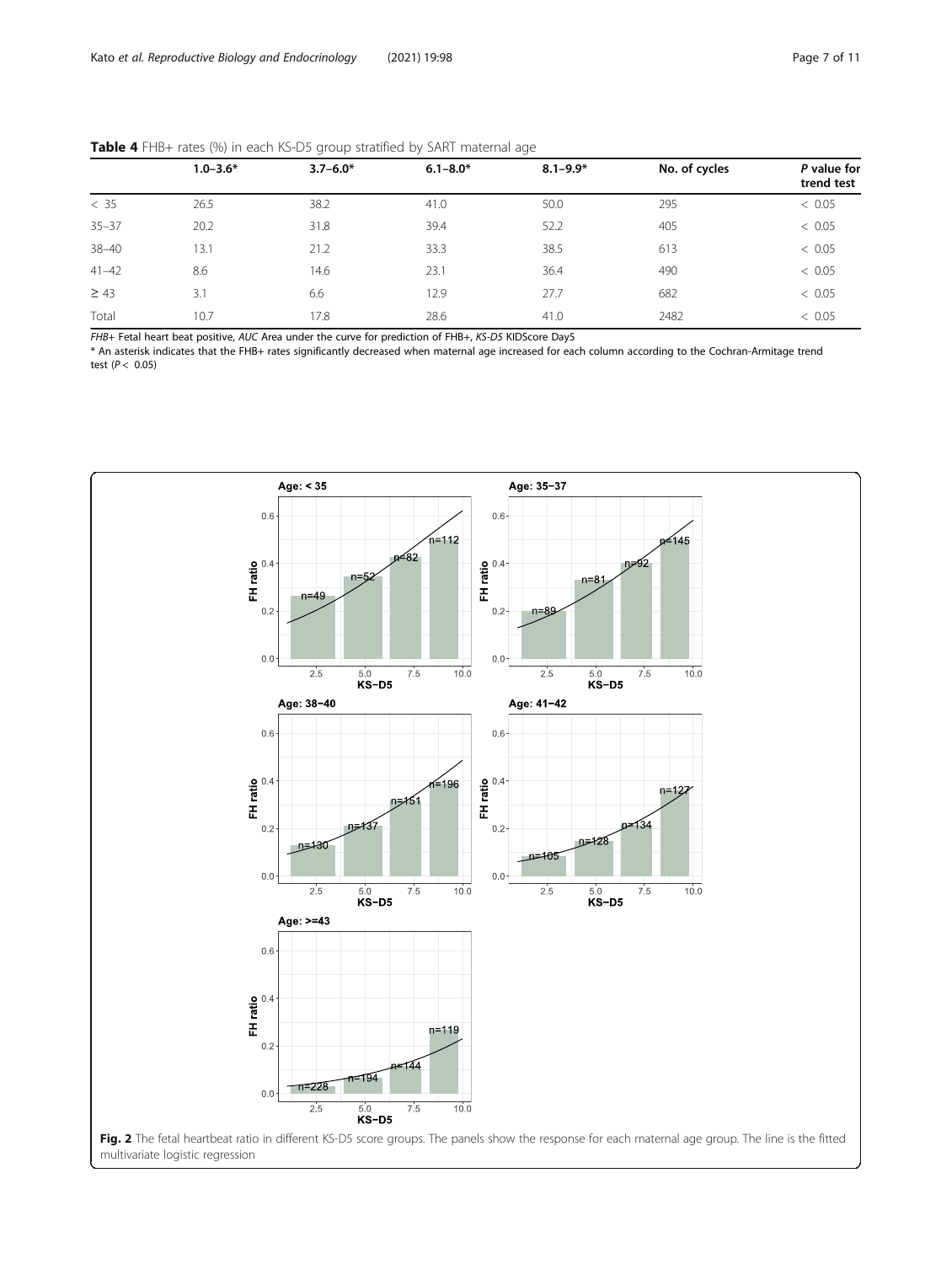<span id="page-7-0"></span>

Table 5 LB+ rates (%) in each KS-D5 group stratified by SART maternal age

|           | $1.0 - 3.6*$ | $3.7 - 6.0*$ | $6.1 - 8.0*$ | $8.1 - 9.9*$ | No. of cycles | P value for<br>trend test |
|-----------|--------------|--------------|--------------|--------------|---------------|---------------------------|
| < 35      | 21.4         | 30.2         | 40.5         | 46.4         | 287           | < 0.05                    |
| $35 - 37$ | 16.7         | 31.3         | 35.8         | 43.1         | 401           | < 0.05                    |
| $38 - 40$ | 10.6         | 12.0         | 28.1         | 31.8         | 611           | < 0.05                    |
| $41 - 42$ | 5.9          | 8.7          | 14.9         | 27.8         | 489           | < 0.05                    |
| $\geq 43$ | 0.9          | 4.0          | 5.9          | 19.0         | 681           | < 0.05                    |
| Total     | 7.8          | 13.0         | 22.8         | 33.6         | 2469          | < 0.05                    |

LB+ Live birth positive, KS-D5 KIDScore Day5

\* An asterisk indicates that the LB+ rates significantly decreased when maternal age increased for each column according to the Cochran-Armitage trend test  $(P < 0.05)$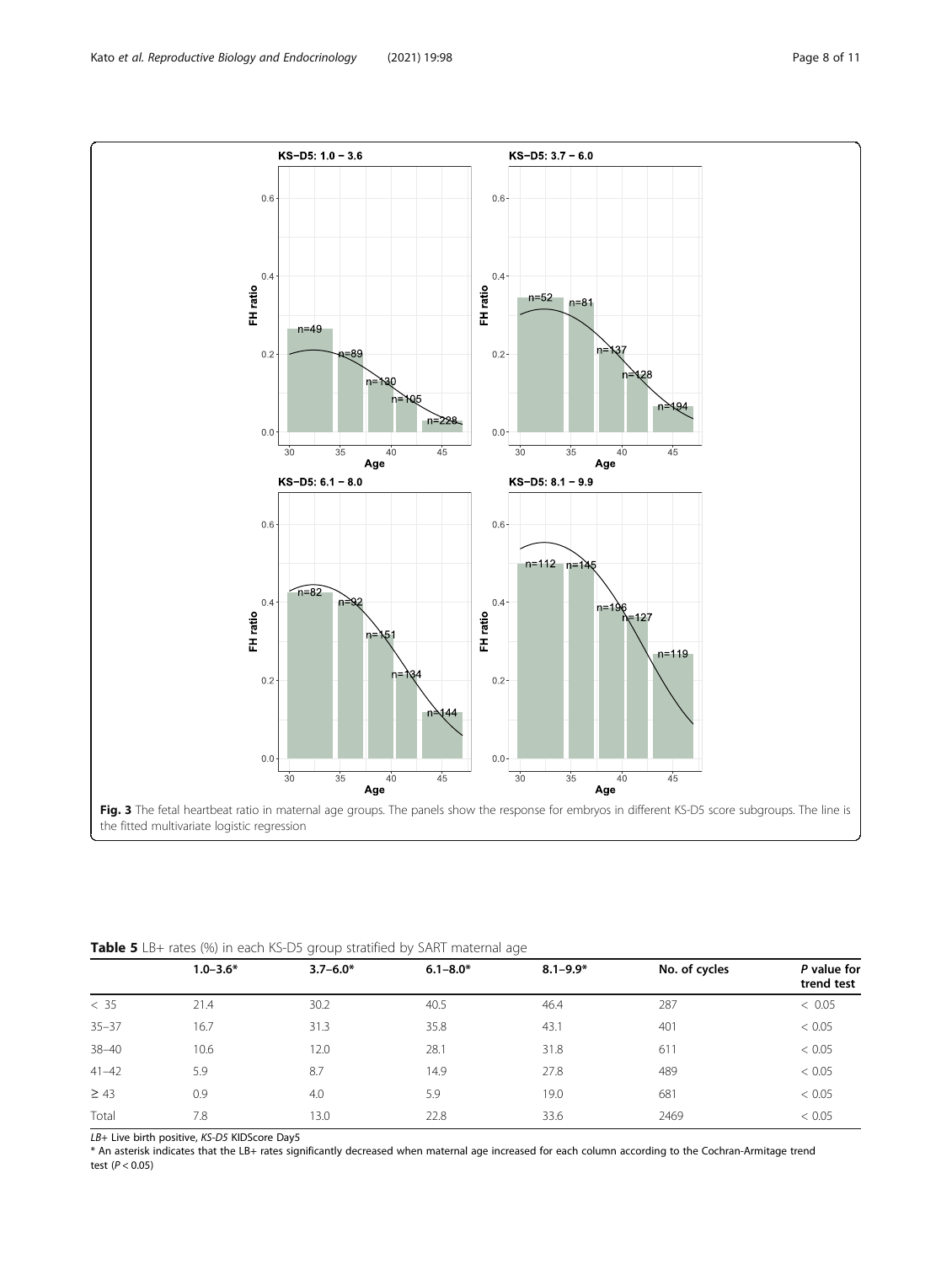<span id="page-8-0"></span>Table 6 AUCs that predicted FHB+ / LB+ after SVBT compared among all maternal age groups

|     | < 35 | 35–37 38–40 41–42 >43 Total                                                                                    |  |  |
|-----|------|----------------------------------------------------------------------------------------------------------------|--|--|
|     |      | FHB 0.589 <sup>a</sup> 0.658 <sup>ab</sup> 0.647 <sup>ab</sup> 0.673 <sup>ab</sup> 0.737 <sup>b</sup> 0.680    |  |  |
| LB. |      | $0.596$ <sup>a</sup> $0.640$ <sup>a</sup> $0.646$ <sup>a</sup> $0.679$ <sup>a</sup> $0.768$ <sup>b</sup> 0.681 |  |  |

Different subscripts are statistically significant different across the maternal age groups ( $P < 0.05$ )

FHB Fetal heart beat, LB+ Live birth positive, AUC Area under the curve for prediction of FHB+ / LB+, SVBT Single vitrified-warmed blastocyst transfer

For LB prediction, the overall AUC of all patients was 0.681. For subgroups, the AUCs were: < 35 age group: 0.596, 35–37 age group: 0.640, 38–40 age group: 0.646, 41–42 age group: 0.679 and  $\geq$  43 age group: 0.768. Analyses across the groups showed that the AUC of the ≥43 age group was significantly higher than other groups  $(P< 0.05)$ . No significant differences were found between the other groups. The ROC curves for each maternal age group are shown in supplementary Fig. [3.](#page-9-0)

# **Discussion**

Previous studies suggested that prediction models based on morphokinetics depend on the clinical setting [\[16](#page-10-0)]. This means that if a laboratory changes any embryo culture condition such as culture medium, the prediction model must at least be validated or even re-estimated. However, estimating a new prediction model requires a lot of data and also a deep insight into data science. Therefore, routine use of a clinic-specific selection model based on morphokinetics is difficult. An alternative to the use of clinic-specific models is the use of general-purpose models that have been developed based on a large volume of multi-center data. This ensures that such models work across numerous clinical settings. An example of a general-purpose embryo selection model is the KIDScore™ model. The present study showed that the KS-D5 model, version 3, was useful for predicting FHB in our clinical setting. The overall AUC of the KS-D5 model was 0.68. The AUC of a previous version of KS-D5 (version 2.0) study presented by another group under different laboratory settings was 0.60 [[17\]](#page-10-0), which illustrates that the KS-D5 model does work in various laboratory settings.

For FHB prediction, in terms of age groups, the AUC of the < 35 age group was below 0.60. However, for age groups > 35, the AUCs were over 0.60. Particularly, the AUCs of the  $\geq 43$  age group and the 41–42 age group were significantly higher than that of the < 35 age group. These results suggest that the specificity and sensitivity of the KIDScore prediction model are different for different maternal age groups. For LB prediction, the AUC of each age group was almost the same as the FHB prediction. After confirmed FHB, the potentially most relevant reason for miscarriage is an uterine factor [\[29](#page-10-0)],

which would explain the close association for the AUC of FHB and LB.

To our knowledge, this is the first study performing an evaluation of a generally applicable morphokinetic model in different maternal age groups for FHB and for LB. A previous study suggested that maternal age is associated with later fertilization and slower cleavage kinetics of embryos [[30](#page-10-0), [31\]](#page-10-0). Concomitant with this, in our study tB increased when maternal age increased. Furthermore, in the  $\geq 43$  age group, the performance of KS-D5 is significant higher than in other age groups. This may reflect that the overall slower developing embryos in the older age group does in fact facilitate the differentiation of poor quality and good quality embryos by the KIDScore D5 model.

Furthermore, Maternal age correlates with embryo euploidy rates as advanced maternal age increases the risk of chromosome abnormality in oocytes [\[32](#page-10-0)]. Previous studies and our data suggest that the euploid embryos in younger patients would be covers a wider range of KS-D5 values, including low scores. In patients > 35 years of age, on the other hand, euploidy rates may be related to KS-D5. Unfortunately, PGT-A is not yet allowed in IVF treatment by the Japan Society of Obstetrics and Gynecology, and further correlation analyses can only be done in Japan in future studies.

We observed that when maternal age increased, KS-D5 scores decreased. A previous study suggested that advanced maternal age is associated with low blastocyst morphological grades [\[21](#page-10-0)], which is also shown by our study. Additionally, our study showed that tB was significantly different between age groups with low KS-D5 scores in advanced age patients. This is in line with previous studies that showed that tB is a very important factor in evaluating blastocyst quality to predict pregnancy outcomes after blastocyst transfer [\[33](#page-10-0), [34\]](#page-10-0). Interestingly, one previous study suggested that morphokinetic parameters did not change with advanced maternal age before t8 [[35\]](#page-10-0).

We calculated estimated coefficients and odds ratios for the logistic regression between FHB+ and KS-D5 scores. The estimated coefficients in the < 35 age group resulted in a low  $P$  value compared with other age groups. However, this difference may be due to the low number of patients in the  $<$  35 age group. Therefore, the model needs to be re-assessed with more data from younger patients. In fact, using age square made the model more accurate than using only single age.

In this study, we did not analyze the performance of KS-D5 in regard to the day of freezing, mainly because day 7-frozen blastocyst cases are rare. In future study, we should investigate the influence of the day of blastocyst vitrification.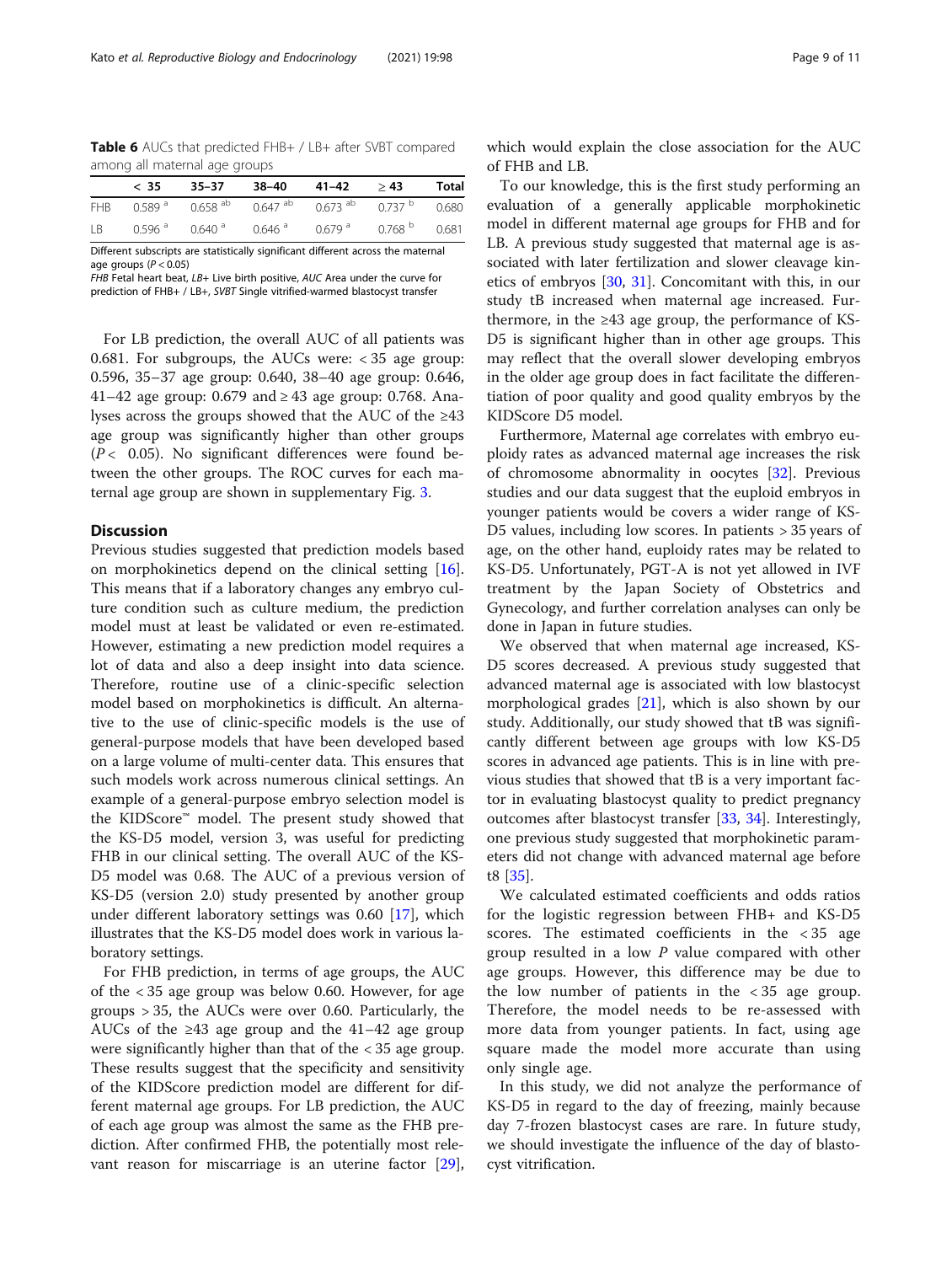<span id="page-9-0"></span>It is a limitation of the study that the details of the algorithm for the KS-D5 model have not been disclosed by the manufacturer, which prevents further conclusions as we do not know how the score is calculated. Also, it should be mentioned that our clinic only used minimal stimulation and natural cycles for IVF treatment and this study used only frozen blastocyst. And this study was retrospective in nature and thus may have limitations. Therefore, in future studies, randomized controlled trials are required.

Our study has shown that it is possible to make a clinic-specific calibration between an embryo ranking model and actual pregnancy rates if maternal age is considered. However, it should be noted that an external validation should be performed before our multivariate model is applied in new clinical settings. Another important point is that the embryo ranking within a single treatment cycle as the maternal age is the same for all embryos will not change. Thus, within a treatment cycle, the highest ranked KS-D5 embryo will also be the embryo with the highest predicted pregnancy rate.

# Conclusion

In conclusion, in the present study, it was shown that KS-D5 can be used to predict FHB+ and LB+ within different maternal age groups. Therefore, the combination of KS-D5 and maternal age would enable a more accurate prediction of FHB and LB compared to using KS-D5 only. Based on the multivariate model, it is possible to estimate the likelihood of a FHB when KS-D5 scores and age are known. This will be a useful tool for patient communication prior to embryo transfer.

#### Abbreviations

aOR: Adjusted odds ratio; AUC: Area under curve; CI: Confidence interval; ER: Egg retrieval; ET: Embryo transfer; FHB: Fetal heart beat; ICM: Inner cell mass; ICSI: Intracytoplasmic sperm injection; IVF: In-vitro fertilization; KS-D5: KIDScore™ Day5; PGT-A: Pre-implantation genetic testing for aneuploidy; PN: Pronuclear; OR : Odds ratio; SD: Standard deviation; SE: Standard error; STS: Standard embryo culture system; SVBT: Single vitrified-warmed blastocyst transfer; t2: Annotations of timing to 2-cell; t3: Annotations of timing to 3-cell; t4: Annotations of timing to 4-cell; t5: Annotations of timing to 5-cell; tB: Annotations of timing to full-blastocyst; TE: Trophectoderm; tPNf: Annotations of timing to pronuclear fading

#### Supplementary Information

The online version contains supplementary material available at [https://doi.](https://doi.org/10.1186/s12958-021-00767-4) [org/10.1186/s12958-021-00767-4.](https://doi.org/10.1186/s12958-021-00767-4)

Additional file 1: Supplementary Fig. 1. Predicted relationship between fetal heartbeat likelihood and the significant parameters in the multivariate logistic regression: KS-D5 score, age and age<sup>2</sup>. Note: This equation is specific to this study and should not be used in other clinics unless it is validated before use.

Additional file 2: Supplementary Fig. 2. Receiver operating characteristic (ROC) curves for the sorting capability of KS-D5 with regards to fetal heartbeat prediction. The line represents the ROC curve for each maternal age group.

#### Additional file 3: Supplementary Fig. 3. Receiver operating characteristic (ROC) curves for the sorting capability of KS-D5 with regards

to live birth prediction. The line represents the ROC curve for each maternal age group.

#### Acknowledgements

The authors wish to thank Markus Montag, Ph.D. (ilabcomm GmbH, Germany) for his help in editing the initial manuscript draft. Also, the authors thank to our clinical embryologists for their efforts in the laboratory and assistance with this paper.

#### Declaration of interest

J.B. is an employee and shareholder at Vitrolife A/S. The other authors have no conflicts of interest to declare.

#### Authors' contributions

KK and SU had the original study idea and contributed to study design, data acquisition, analysis and interpretation, JB contributed to study design, data acquisition, analysis and interpretation, MI and KS collected data and manuscript drafting, KU and TO contributed to study design and critical review of the manuscript. All authors read and approved the final version.

#### Funding

Funding by hospital/clinic(s): Kato Ladies Clinic.

#### Availability of data and materials

The data sets used and/or analyzed during the current study are available from the database of Kato Ladies Clinic on reasonable request.

### **Declarations**

#### Ethics approval and consent to participate

This study was approved by the Institutional Review Board of the Kato Ladies Clinic (approval number: 16–32, approved March 13, 2017). Informed consent was obtained from all the couples.

#### Consent for publication

Not applicable.

#### Competing interests

The authors declare that they have no competing interests.

#### Author details

<sup>1</sup> Kato Ladies Clinic, 7-20-3, Nishi-shinjuku, Shinjuku, Tokyo 160-0023, Japan <sup>2</sup>Vitrolife A/S, Jens Juuls Vej, 20 8260 Viby J, Denmark

#### Received: 23 February 2021 Accepted: 24 May 2021 Published online: 02 July 2021

#### References

- Gardner DK, Lane M, Stevens J, Schlenker T, Schoolcraft WB. Blastocyst score affects implantation and pregnancy outcome: towards a single blastocyst transfer. Fertil Steril. 2000;73:1155–8.
- Kato K, Ueno S, Yabuuchi A, Uchiyama K, Okuno T, Kobayashi T, et al. Women's age and embryo developmental speed accurately predict clinical pregnancy after single vitrified-warmed blastocyst transfer. Reprod BioMed Online. 2014;29:411–6.
- 3. Pribenszky C, Nilselid AM, Montag M. Time-lapse culture with morphokinetic embryo selection improves pregnancy and live birth chances and reduces early pregnancy loss: a meta-analysis. Reprod BioMed Online. 2017;35:511– 20.
- 4. Azzarello A, Hoest T, Mikkelsen AL. The impact of pronuclei morphology and dynamicity on live birth outcome after time-lapse culture. Hum Reprod. 2012;27:2649–57.
- 5. Meseguer M, Herrero J, Tejera A, Hilligsoe KM, Ramsing NB, Remohi J. The use of morphokinetics as a predictor of embryo implantation. Hum Reprod. 2011;26:2658–71.
- 6. Rubio I, Kuhlmann R, Agerholm I, Kirk J, Herrero J, Escriba MJ, et al. Limited implantation success of direct-cleaved human zygotes: a time-lapse study. Fertil Steril. 2012;98:1458–63.